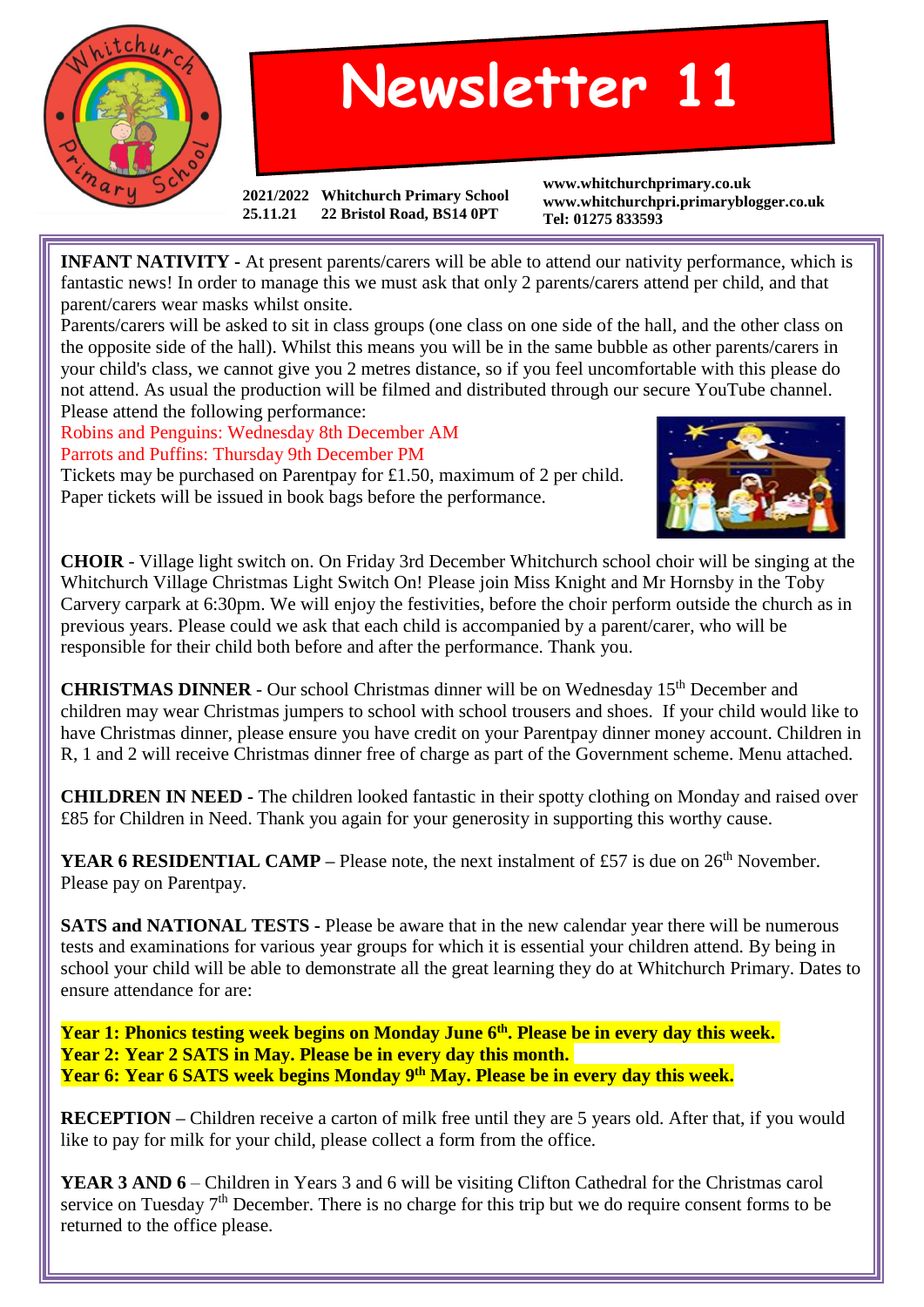**AFTER SCHOOL CLUBS – TERM 3 –** PH Sports who run the alternative sports clubs on Wednesdays for Years 1, 2 and 3, and Fridays for Years 3, 4, 5 and 6, have opened their booking system early for Term 3, starting week commencing  $10<sup>th</sup>$  January. If you would like your child to attend one of these clubs, please book via [https://phsports.co.uk/online-bookings,](https://phsports.co.uk/online-bookings) or telephone 01225 701830.

**THERAPY READING** – Children in Reception enjoyed sharing books with 'Bumpy the Reading Dog' last week!





This year we are asking all children to take part in an extra special challenge, a sponsored walk from school to Lapland. We have worked out that it is 2125 miles!

Each child will need to walk 11 miles - 8 of these will be completed in school, so every child will get a chance to take part. Miles will be charted in each class, and attached are 'Miles Slips' for any miles achieved at home. The home miles can be achieved at any time, including the walk to school. Any extra miles are encouraged and can also be charted in class!

We have until 14th December to complete our journey. The last part of the journey will be made in school, with a special visitor to congratulate the children. Sponsors can be per mile, or a fixed amount, the form has been sent home. Please can all sponsorship be in by 16th December. All of the money raised goes back into the school providing extra school supplies, play equipment and special visits.

We're excited to see how far we can all walk! Whitchurch Primary School PTA

**TESCO CHARITY BOOK SALE** - Thank you and well done to everyone who purchased a book in the Tesco Charity Book Sale! The PTA raised over £300 through organising this!

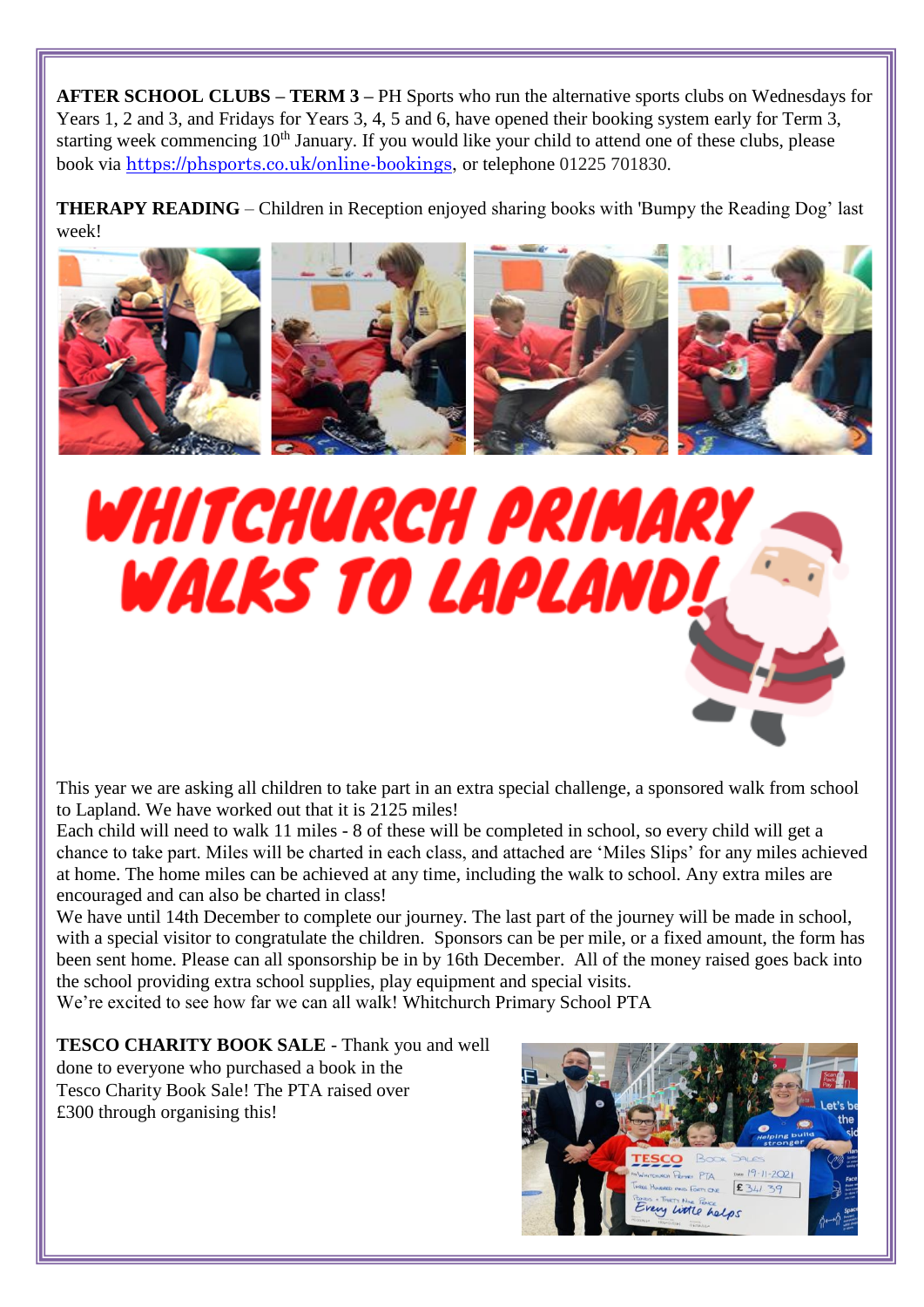**CINEMA TRIP –** Our annual whole school cinema trip returned this week and all children thoroughly enjoyed the coach ride and movie!



**OPERATION CHRISTMAS CHILD -** Thank you for your kind donations of filled shoe boxes for this charity. This year we collected 25 shoe boxes for needy children.



**OPEN DAYS FOR RECEPTION 2022** – Our open days for the new Reception intake next year are: 2 nd December 2021 - 5.30pm 3 rd December 2021 – 9.30am

**PARROTS** – Children in Parrots class have really enjoyed going to the gymnastics centre for their PE lessons for the last 5 weeks. The children listened carefully to the gymnastic coaches and used equipment safely whilst learning a variety of positions and jumps.



**FREE WEBINAR - Top Tips On Motivation and Goal Setting with your Child**

## *15th December at 7:30pm*

With the New Year approaching, setting goals is important as it helps to give students motivation and vision. It focuses their mind, and helps them to organise their time and resources so that they can achieve great things.

In the session, hot topics will be discussed such as intrinsic motivation, whether we should use rewards and sanctions, habit stacking and the dreaded question "When will I ever need this in real life..."

The session will be jam-packed with useful takeaways for you to try out at home and hopefully start the New Year with a bang!

**Please use this link: [https://us02web.zoom.us/webinar/register/WN\\_L6uBw4QkQ7uUsWAGC2X0Ew](https://diagnosticquestions.us14.list-manage.com/track/click?u=2603fe95bdcec4f6c05864497&id=ee99c831d3&e=17512ffa15)**